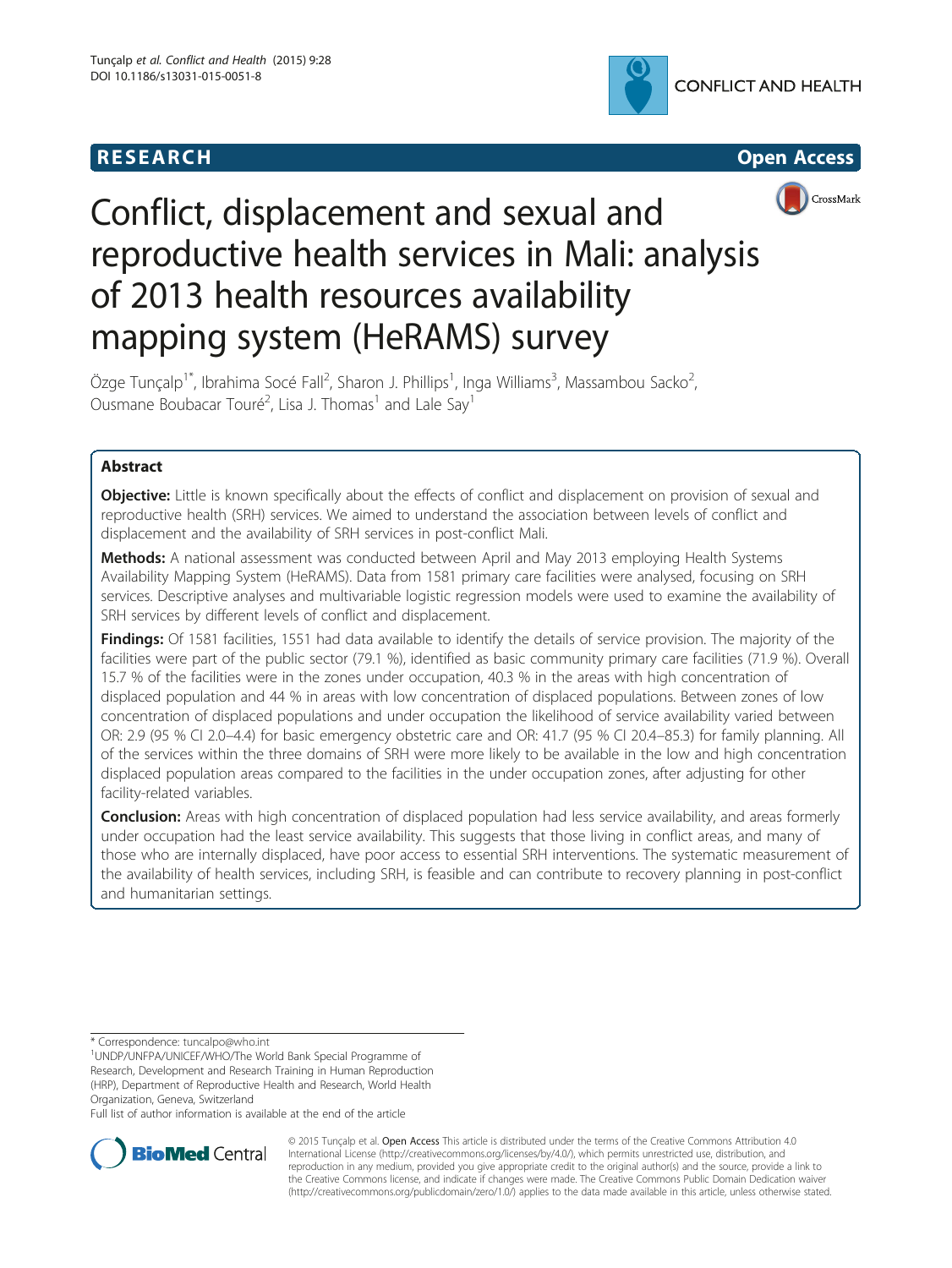# Introduction

Although progress has been made in the past several decades in the recognition of the effect of conflict on the health of populations, much work remains to be done [[11\]](#page-8-0). Sexual and reproductive health (SRH) in particular has been recognized as a key health issue for populations affected by conflict, yet it has often been under-prioritized [[1\]](#page-8-0). Populations living in conflict-affected settings continue to need services for safe maternity care, family planning, newborn care, and other SRH needs, however adequate services are often not available in low-income settings even before a conflict. Afterwards, what little infrastructure existed to attend to the SRH needs of the population is often destroyed [[6\]](#page-8-0).

Little is known specifically about the effects of conflict and displacement on provision of SRH services. According to World Health Organization (WHO), key SRH interventions include: family planning, safe abortion care to the full extent of the law and postabortion care, pregnancy care, childbirth care including emergency obstetric care, postnatal care (mother and newborn), prevention and management of sexually transmitted infections and HIV, including mother-tochild transmission of HIV and syphilis, prevention and management of gender-based violence [[16\]](#page-8-0). Although some studies have shown increased vulnerability to sexually transmitted infections, including HIV, increased levels of gender-based violence, and worse birth outcomes in conflict-affected settings, the extent to which these findings from different countries experiencing different causes of conflict and displacement are generalizable is unclear [[6\]](#page-8-0). A large, multi-country assessment found that although refugees living in camp settings had better access to reproductive health care than internally displaced or non-displaced populations, many still lacked access to life-saving emergency obstetric care or to a full spectrum of family planning options [\[14](#page-8-0)]. A more recent assessment of family planning service availability in the Democratic Republic of the Congo, Sudan and Northern Uganda similarly found that fewer than one-third of facilities which were expected to provide broad spectrum family planning services had the requisite supplies, staff, or equipment to meet the needs of potential clients, and in some regions no facilities were properly equipped [[7\]](#page-8-0).

Mali is among the world's poorest countries [\[13](#page-8-0)], with one of the world's highest maternal mortality ratios at approximately 540 per 100,000 live births [\[22](#page-8-0)]. Against a backdrop of an ongoing crisis of food insecurity in the Sahel region, armed conflict broke out in Northern Mali in January 2012, leading to a divided country and internal and external displacement of its residents. Figure 1 describes the timeline of events. As of December 31, 2013, an estimated 422,900 Malians were displaced, the majority of whom (over 250,000) were displaced internally; and over three million Malians were facing moderate or severe food insecurity [[15\]](#page-8-0). The conflict and ongoing insecurity led to physical destruction of health facilities, a lack of qualified health workers, and medical supply chain problems, particularly in the Northern conflict-affected areas [\[20](#page-8-0)].

A nationwide rapid assessment employing Health Systems Availability Mapping System (HeRAMS), further described below, was conducted by the World Health Organization (WHO) in partnership with the Ministry of Health (MoH) in post-conflict Mali in 2013. In this analysis, we aim to understand the association between levels of conflict and displacement and the availability of SRH services within the health sector in post-conflict Mali.

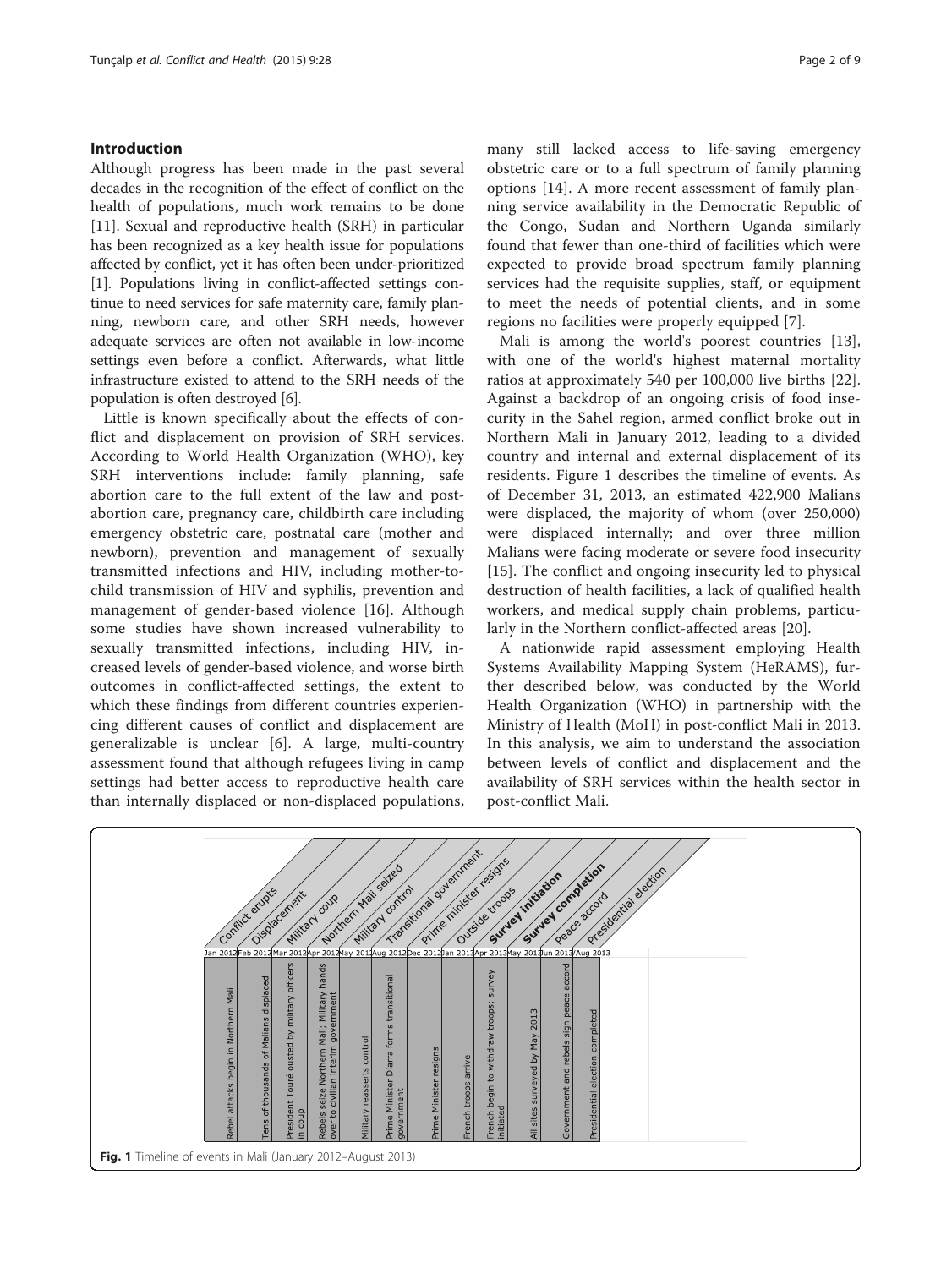# **Methods**

HeRAMS survey was developed in response to the "lack of data for decision-making" during conflicts and humanitarian emergencies and mainly aims to systematically assess and monitor health services availability using a standardized tool within limited time, resources and accessibility. It has been used in a number of humanitarian settings, such as Haiti and Darfur [\[23](#page-8-0)]. The HeRAMS survey in Mali included all primary, secondary and tertiary health facilities registered under the MoH in the country except health structures such as pharmacies, labs and imaging facilities. It was conducted between April and May 2013 in Mali. This crosssectional survey included questions on general information about the facility characteristics, accessibility, activity volume and questions related to the availability of specific health services under different domains such as child health, nutrition, communicable diseases and maternal and newborn health. More information on the HeRAMS, including the tool, approach and technical user guide [[23\]](#page-8-0) and the executive summary of the Mali HeRAMS survey are available online [\[17](#page-8-0)].

Briefly, the survey was initiated and adapted in consultation with the MoH Mali, the World Health Organization (WHO) country office and WHO's Department of Emergency Risk Management and Humanitarian Response (ERM) and Global Health Cluster (GHC), and asked questions about the integrity of the facility and the health services that were being provided. The questionnaire was piloted in several health facilities in the Bamako region and adapted based on feedback. The survey was then sent to all primary, secondary and tertiary health facilities throughout the country, filled out by the social and health personnel at each facility Surveys were returned to the district offices after completion. In case of difficulty of access, the surveys were completed by telephone. Data entry was done by the WHO country office in Bamako, Mali. The modified HeRAMS tool and the protocol for Mali are available upon request.

Our analysis is limited to primary level facilities and focuses on services related to SRH. The following facility types were included: basic community primary care level (CSCOM), private primary level, public primary level reference (CSREF) facilities and others such as individual health cabinets, clinics and polyclinics. The SRH services were grouped under three categories: maternal and neonatal services, including family planning and comprehensive abortion care; services provided to the victims of sexual violence; and treatment for sexually transmitted infections and HIV/AIDS. Table 1 describes specific services and their operational definitions (where available), as used in HeRAMS Mali survey. We excluded secondary and tertiary level facilities Table 1 The specific health services under maternal, sexual and reproductive health domains as defined in HeRAMS Mali, 2013

Maternal & Newborn Health

Family planning

Antenatal care: problems (assess pregnancy, birth and emergency plan, respond to problems (observed and/or reported), advise/counsel on nutrition & breastfeeding, self-care and family planning, preventive treatment(s) as appropriate.

Skilled care during childbirth: for clean and safe normal delivery

Essential newborn care: basic newborn resuscitation + warmth (recommended method: Kangaroo mother care) + eye prophylaxis + clean cord care + early and exclusive breastfeeding

Basic EmOC: parenteral antibiotics + oxytocic/anticonvulsant drugs + manual removal of placenta + removal of retained products with manual vacuum aspiration (MVA) + assisted vaginal delivery, 24 h 7 days a week

Comprehensive EmOC: Basic EmOC + ability to perform C-sections and blood transfusions

Postpartum care: examination of mother and newborn (up to 6 weeks), respond to observed signs, support breastfeeding, promote family planning

Comprehensive abortion care: safe induced abortion for all legal indications, uterine evacuation using MVA or medical methods, antibiotic prophylaxis, treatment of abortion complications, counselling for abortion and post-abortion contraception

Sexual Violence

Clinical management of rape survivors (including psychological support)

Emergency contraception

Post-exposure prophylaxis for STI & HIV infections

STI & HIV/AIDS

Syndromic management of STIs

Standard precautions: disposable needles & syringes, safety sharp disposal containers, personal protective equipment, sterilizer

Availability of free condoms

Prophylaxis and treatment of opportunistic infections (HIV/AIDS)

HIV counseling and testing

Prevention of maternal-to-child transmission of HIV (PMTCT)

Anti-retroviral treatment for HIV (ARV)

in this analysis due to small number  $(n = 15)$  and the different mandate and range of services provided.

Ethical review was not required for this survey as data collection did not include direct interaction with human subjects.

### Variables

The variables used in this analysis were created using the quantitative responses to the survey questions. According to the MoH Mali, each region was assigned a level of conflict and displacement and designated as either under occupation, or having a high concentration of displaced population, or having a low concentration of displaced population, based on its status between January 2012 and January 2013 [\[17](#page-8-0), [18](#page-8-0)] (Fig. [2\)](#page-3-0). As described in the protocol, the towns occupied by the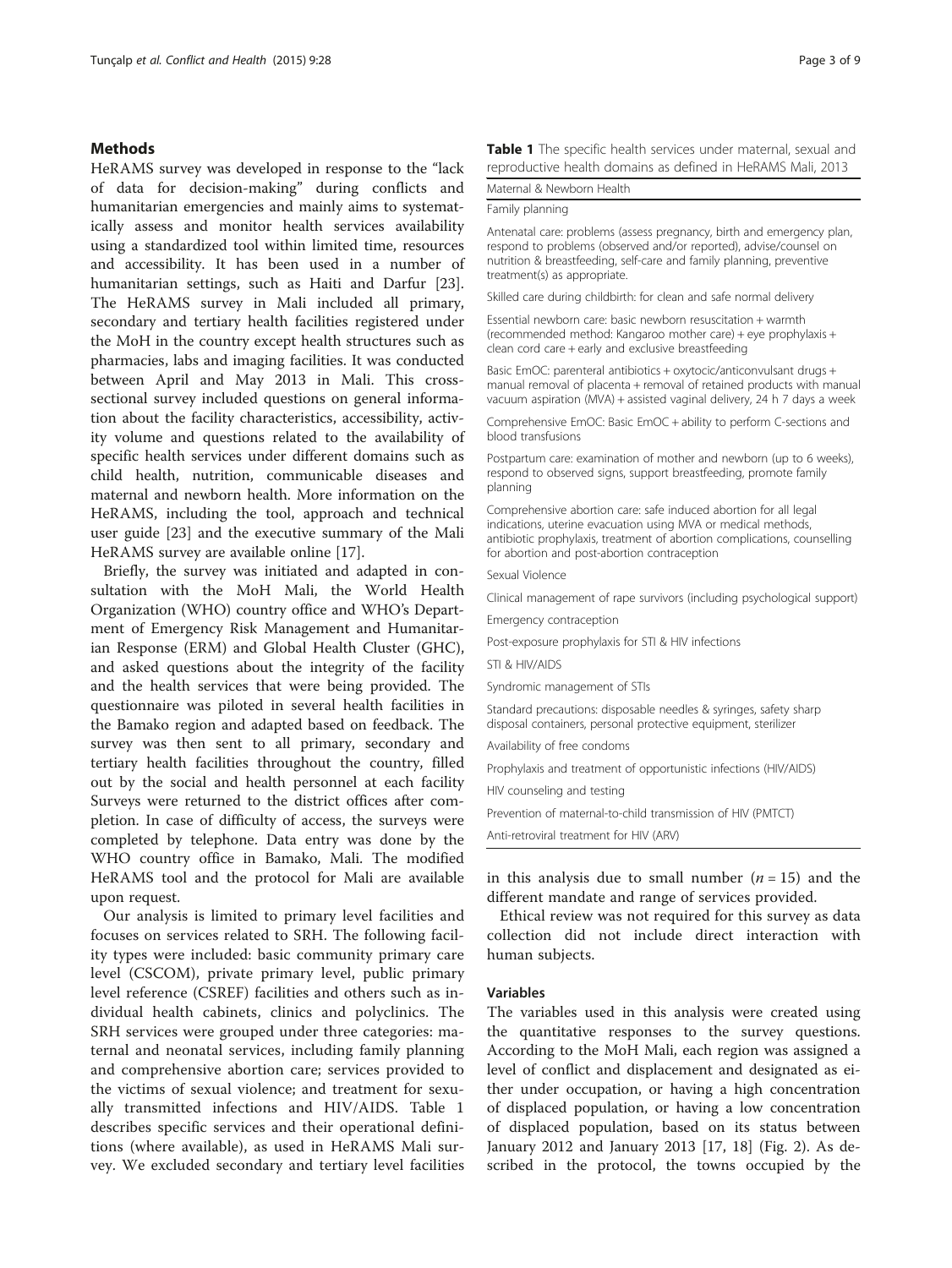<span id="page-3-0"></span>

armed groups were identified as under occupation and levels of displacement were determined by the government based on the number of internally displaced persons (IDP) and IDP camps [[4, 18\]](#page-8-0).

The main outcome variable was the availability of services, defined in two stages. First, we relied on selfreport by the facilities to determine whether the service fell within the facility's mandate. Among those facilities that reported a mandate to provide the service, services were coded as "available" if the response was "perfectly satisfactory" or "satisfactory". Primary level facilities (of which there are several types in Mali) were coded according to the categories used by the MoH. Each facility was assessed and categorized using two separate questions from the survey on functionality (non-functioning/functioning) and physical status of the facility (nonintact/intact) as reported by the facility personnel who completed the surveys. If a facility was both functional and intact, it was coded as functional/intact and if a facility was either non-functioning and/or non-intact, it was coded as non-functional and/or non-intact. Other variables used were sector of the facility as registered under the government (private or public) and external support to the facility by non-governmental organizations,

United Nations organizations or others defined as "partial or complete support" or "no external support". Water availability was assessed as "Good access" if the principal water source was reported as "tap water", "borehole" or "protected well;" otherwise, it was coded as "No access".

# Statistical analysis

Using descriptive analyses and multivariable logistic regression models, we examined the availability of reproductive health services by different levels of conflict and displacement (under occupation, high concentration of displaced population and low concentration of displaced population). In our models, under occupation has been used as the reference group.

Facilities were asked whether they had the mandate to provide each specific service for all of the domains. Based on the descriptive analyses, facilities reporting a specific service within their mandate were included in the logistic regression analyses. Additionally, services that more than 50 % of facilities reported as "not planned to be provided" were excluded from further analyses.

In the multivariable logistic regression analyses, the models were adjusted for variables that were identified  $a$ priori which could influence the availability of services: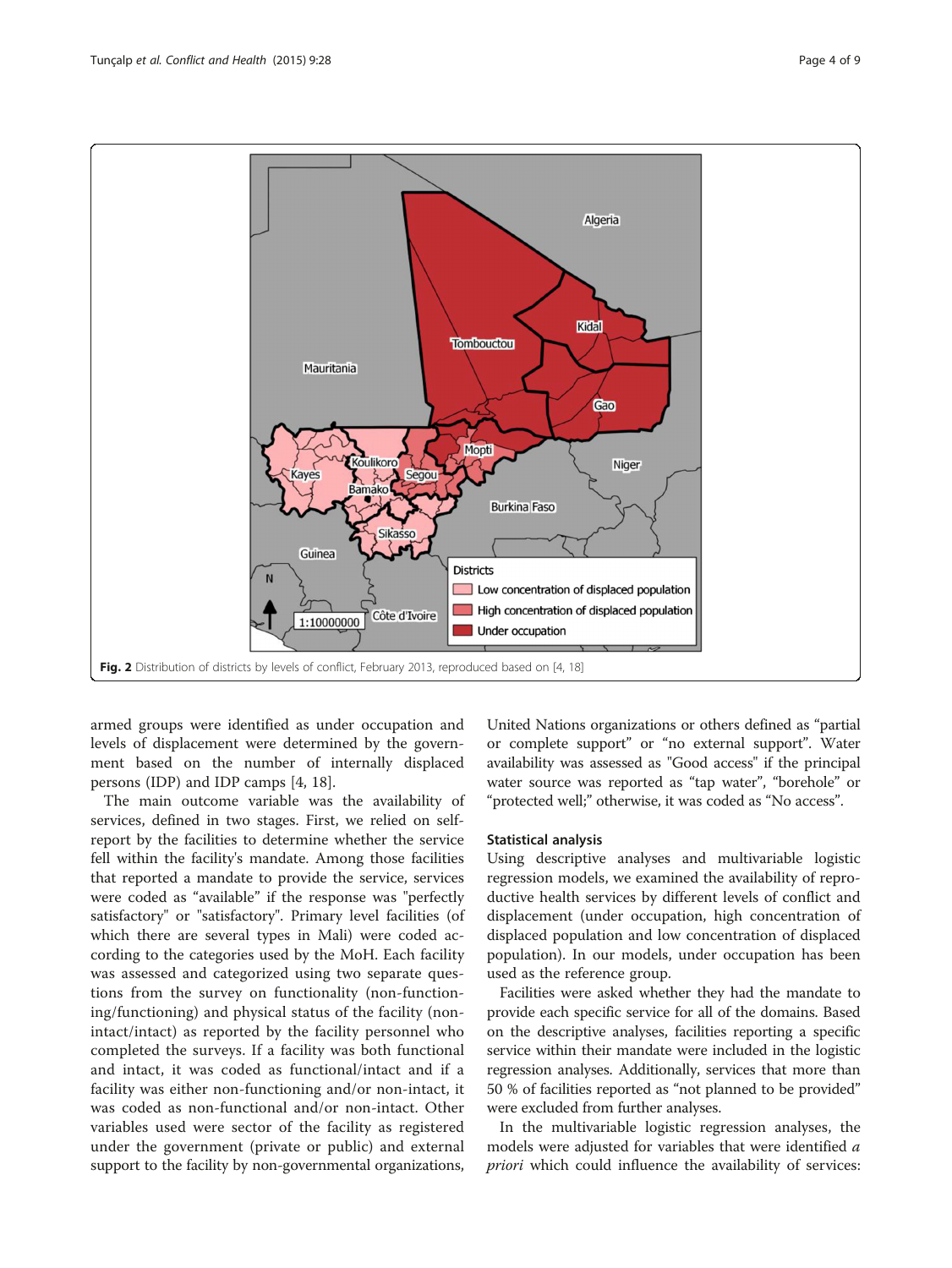the sector (public or private), external support to the facility, physical status evaluation and access to water. Crude odds ratios and adjusted odds ratios (AOR) were reported. Models were checked for fitness and collinearity. All analyses were conducted using Stata SE Version 12, StataCorp LP, Texas, USA.

# Results

Data from 1581 primary care facilities were analysed based on characteristics of these facilities (Table 2). The majority of the facilities were part of the public sector (79.1 %), identified as basic community primary care facilities (CSCOM) (71.9 %), functional and intact (72.2 %) and with access to water (76.7 %). It should be noted that 45.8 % of the facilities received partial support, whereas only 117 (7.5 %) received total support from partners. The majority of this support came from nongovernmental organizations (NGOs). More than half of the facilities were located in very poor areas, as defined

by the Government of Mali. Free care for displaced persons was reported to be available only in 163 facilities (10.3 %). Overall 15.7 % of the facilities were in the zones under occupation, 40.3 % in the areas with high concentration of displaced population and 44 % in areas with low concentration of displaced populations.

Of 1581 facilities, 1551 had data available to identify the details of service provision, as shown in Table [3](#page-5-0). Thirty facilities with missing information on service availability were excluded as follows: Kidal (15), Gao (7), Tombouctou (4), Mopti (2), Bamako (1), Koulikoro (1). The percentage of facilities reporting on each service as "not planned to be provided" at the individual facility ranged from 7.2 % for family planning to 33 % for clinical management of rape survivors and 39 % for prophylaxis and treatment of opportunistic infections. As described in our methodology, the services where more than 50 % of the primary level facilities reported as outside of their mandate have been excluded from further

| <b>Table 2</b> Characteristics of the primary care facilities in Mali ( $N = 1,581$ ) |  |
|---------------------------------------------------------------------------------------|--|
|---------------------------------------------------------------------------------------|--|

|                                           | Low concentration of displaced<br>population | High concentration of displaced<br>population | Under occupation | Total       |  |
|-------------------------------------------|----------------------------------------------|-----------------------------------------------|------------------|-------------|--|
|                                           | $N = 706$                                    | $N = 627$                                     | $N = 248$        | $N = 1581$  |  |
|                                           | n(%)                                         | n(%)                                          | n(%)             | n(%)        |  |
| Facility type                             |                                              |                                               |                  |             |  |
| Basic primary level - community (CSCOM)   | 593 (84.0)                                   | 342 (54.5)                                    | 202 (81.4)       | 1137 (71.9) |  |
| Primary level - private                   | 42 (6.0)                                     | 146 (23.3)                                    | 3(1.2)           | 191(12.1)   |  |
| Primary level reference - public (CSREF)  | 25(3.5)                                      | 19(3.1)                                       | 16(6.5)          | 60(3.8)     |  |
| Other <sup>a</sup>                        | 46 (6.5)                                     | 120 (19.1)                                    | 27 (10.9)        | 193 (12.2)  |  |
| Sector                                    |                                              |                                               |                  |             |  |
| Public                                    | 624 (88.4)                                   | 380 (60.6)                                    | 246 (99.2)       | 1250 (79.1) |  |
| Private                                   | 82 (11.6)                                    | 247 (39.4)                                    | 2(0.8)           | 331 (20.9)  |  |
| External support to the facility          |                                              |                                               |                  |             |  |
| No external support                       | 269 (38.1)                                   | 343 (54.7)                                    | 112 (45.2)       | 724 (45.8)  |  |
| Partial or complete external support      | 436 (61.8)                                   | 284 (45.3)                                    | 108 (43.6)       | 828 (52.4)  |  |
| Missing                                   | 1(0.1)                                       | 0(0.0)                                        | 28 (11.3)        | 29(1.8)     |  |
| Evaluation of the facility                |                                              |                                               |                  |             |  |
| Non-functioning and/or non-intact         | 160(22.7)                                    | 100 (16.0)                                    | 175 (70.6)       | 435 (27.5)  |  |
| Functional and intact                     | 543 (76.9)                                   | 527 (84.0)                                    | 72 (29.0)        | 1142 (72.2) |  |
| Missing                                   | 3(0.4)                                       | 0(0.0)                                        | 1(0.4)           | 4(0.3)      |  |
| Access to water                           |                                              |                                               |                  |             |  |
| No access                                 | 179 (23.4)                                   | 78 (12.4)                                     | 82 (33.1)        | 339 (21.5)  |  |
| Access                                    | 526 (74.5)                                   | 549 (87.6)                                    | 138 (55.6)       | 1213 (76.7) |  |
| Missing                                   | 1(0.1)                                       | 0(0.0)                                        | 28 (11.3)        | 29(1.8)     |  |
| Free health care for displaced population |                                              |                                               |                  |             |  |
| No                                        | 648 (91.8)                                   | 522 (83.2)                                    | 248 (100.0)      | 1418 (89.7) |  |
| Yes                                       | 58 (8.2)                                     | 105 (16.8)                                    | 0(0.0)           | 163(10.3)   |  |

<sup>a</sup>Other refers to individual health cabinets, clinics and polyclinics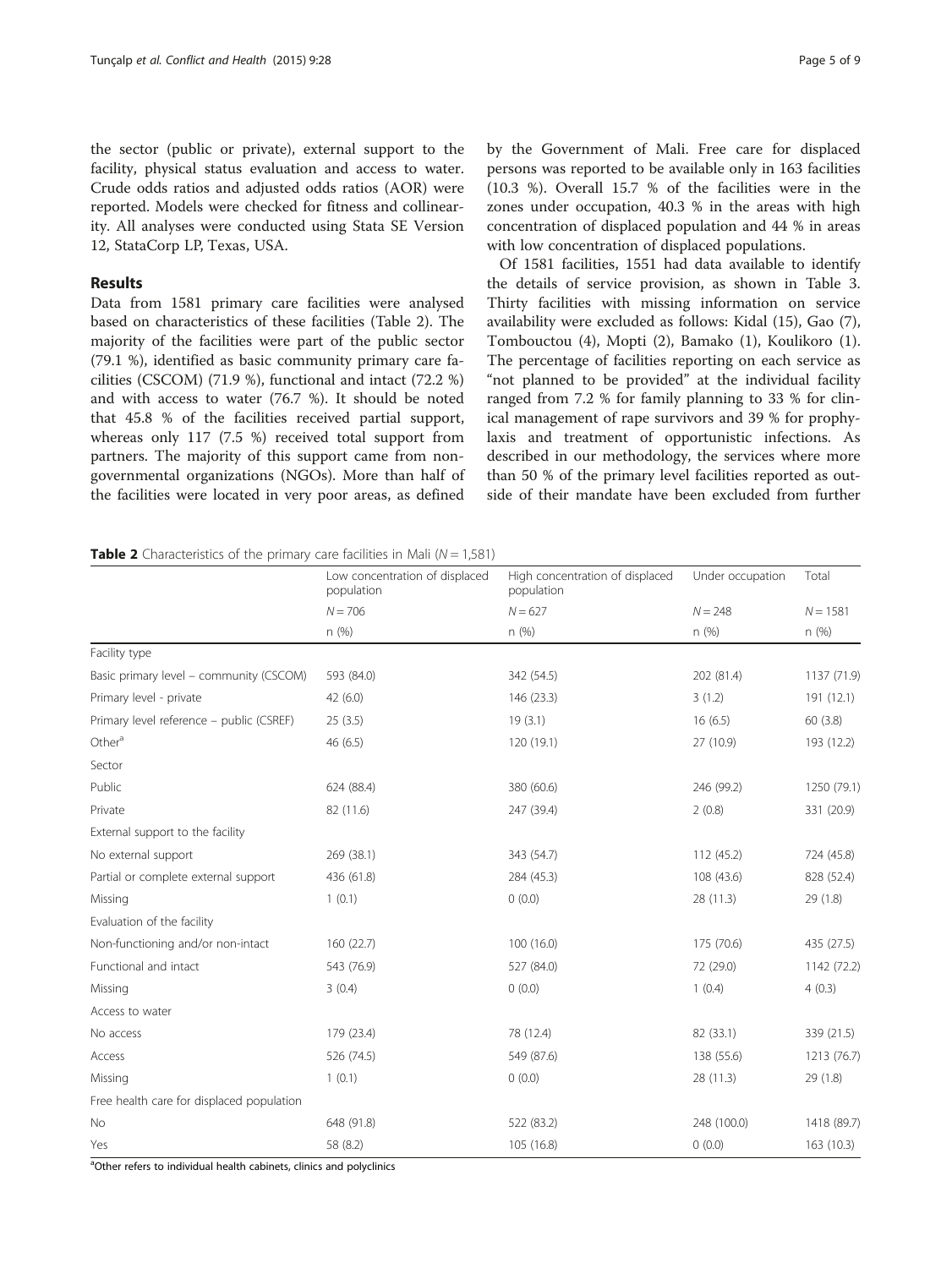<span id="page-5-0"></span>**Table 3** Availability of sexual and reproductive health services in the primary care facilities ( $N = 1,551$ )

|                                                                     | time of the survey | Not available at the Available at the time<br>of the survey | Not planned to be<br>provided at the facility | % of facilities sufficiently<br>providing services as planned<br>% (n/N) |  |
|---------------------------------------------------------------------|--------------------|-------------------------------------------------------------|-----------------------------------------------|--------------------------------------------------------------------------|--|
|                                                                     | n(%)               | n(%)                                                        | n(%)                                          |                                                                          |  |
| Maternal & Newborn Health                                           |                    |                                                             |                                               |                                                                          |  |
| Family planning                                                     | 111(7.2)           | 1329 (85.7)                                                 | 111(7.2)                                      | 92 (1329/1440)                                                           |  |
| Antenatal care                                                      | 97(6.2)            | 1330 (85.8)                                                 | 124(8.0)                                      | 93 (1330/1427)                                                           |  |
| Skilled care during childbirth                                      | 148 (9.5)          | 1273 (82.1)                                                 | 130 (8.4)                                     | 89 (1273/1421)                                                           |  |
| Essential newborn care                                              | 141(9.1)           | 1236 (79.7)                                                 | 174 (11.2)                                    | 90 (1236/1377)                                                           |  |
| Basic EmOC                                                          | 341 (22.0)         | 660 (42.6)                                                  | 550 (35.5)                                    | 66 (660/1001)                                                            |  |
| Comprehensive EmOC                                                  | 103(6.6)           | 126(8.1)                                                    | 1322 $(85.2)^a$                               | 55 (126/229)                                                             |  |
| Postpartum care                                                     | 102(6.6)           | 1277 (82.3)                                                 | 172(11.1)                                     | 93 (1277/1379)                                                           |  |
| Comprehensive abortion care                                         | 301 (19.4)         | 676 (43.6)                                                  | 574 (37.0)                                    | 69 (676/977)                                                             |  |
| Sexual Violence                                                     |                    |                                                             |                                               |                                                                          |  |
| Clinical management of rape survivors                               | 325 (20.9)         | 715 (46.1)                                                  | 511 (33.0)                                    | 69 (715/1040)                                                            |  |
| Emergency contraception                                             | 373 (24.1)         | 682 (43.9)                                                  | 511 (33.0)                                    | 65 (682/1055)                                                            |  |
| Post-exposure prophylaxis for STI & HIV infections                  | 314 (20.2)         | 814 (52.5)                                                  | 423 (27.3)                                    | 72 (814/1128)                                                            |  |
| STI & HIV/AIDS                                                      |                    |                                                             |                                               |                                                                          |  |
| Syndromic management of STIs                                        | 126(8.1)           | 1290 (83.2)                                                 | 135(8.7)                                      | 91 (1290/1416)                                                           |  |
| Standard precautions                                                | 94(6.1)            | 1354 (87.3)                                                 | 103(6.6)                                      | 94 (1354/1448)                                                           |  |
| Availability of free condoms                                        | 356 (22.9)         | 321 (20.7)                                                  | 874 (56.4) <sup>a</sup>                       | 47 (321/677)                                                             |  |
| Prophylaxis and treatment of opportunistic<br>infections (HIV/AIDS) | 289 (18.6)         | 651 (42.0)                                                  | 612 (39.4)                                    | 69 (651/940)                                                             |  |
| HIV counseling and testing                                          | 386 (24.9)         | 708 (45.6)                                                  | 457 (29.5)                                    | 65 (708/1094)                                                            |  |
| Prevention of maternal-to-child transmission of<br>HIV (PMTCT)      | 501 (32.3)         | 455 (29.3)                                                  | 595 (38.4)                                    | 48 (455/956)                                                             |  |
| Anti-retroviral treatment for HIV (ARV)                             | 363 (23.4)         | 199 (12.8)                                                  | 989 $(63.8)^a$                                | 35 (199/562)                                                             |  |

<sup>a</sup>The services where more than 50 % of the primary level facilities reported as outside of their mandate have been excluded from further analyses

analyses. These include comprehensive emergency obstetric care (EmOC) (85.2 %), availability of free condoms (56.4 %) and antiretroviral treatment for HIV (63.8 %). It should be noted that we further explored the comprehensive EmOC availability by facility type and discovered that 91 % of both the private and community primary care facilities (CSCOM) reported this service out of their mandate, whereas only 9 % of the sixty public primary level reference facilities (CSREF) reported not being mandated to provide comprehensive EmOC. This distribution was not influenced by the conflict and occupation levels. Overall, the percentage of facilities sufficiently providing services as planned varied by service. For example, for maternal and newborn health services, it ranged between 66 % for basic EmOC and 93 % for antenatal care [[9](#page-8-0)].

Table [4](#page-6-0) shows the results of both the unadjusted and adjusted models assessing the availability of services according to the level of conflict and displacement, where facilities located in regions with either a low or a high concentration of displaced persons are compared with facilities in areas under occupation. The results show that all of the services are more likely to be available in those areas with displaced populations compared to those in the zones under occupation. Compared to zones under occupation the likelihood of service availability was significantly higher in the zones of low concentration of displaced populations and varied between OR: 2.9 (95 % CI 2.0–4.4) for basic emergency obstetric care and OR: 41.7 (95 % CI 20.4–85.3) for family planning.

In the adjusted model, almost all of the associations between levels of conflict and displacement and availability of the services attenuated. However all of the services within the three domains of SRH were still more likely to be available in the low and high concentration displaced population areas compared to the facilities in the under occupation zones, after adjusting for other facility related variables. Compared to facilities located in regions under occupation, skilled care during childbirth was significantly more likely to be available in the facilities of regions with high and low concentration of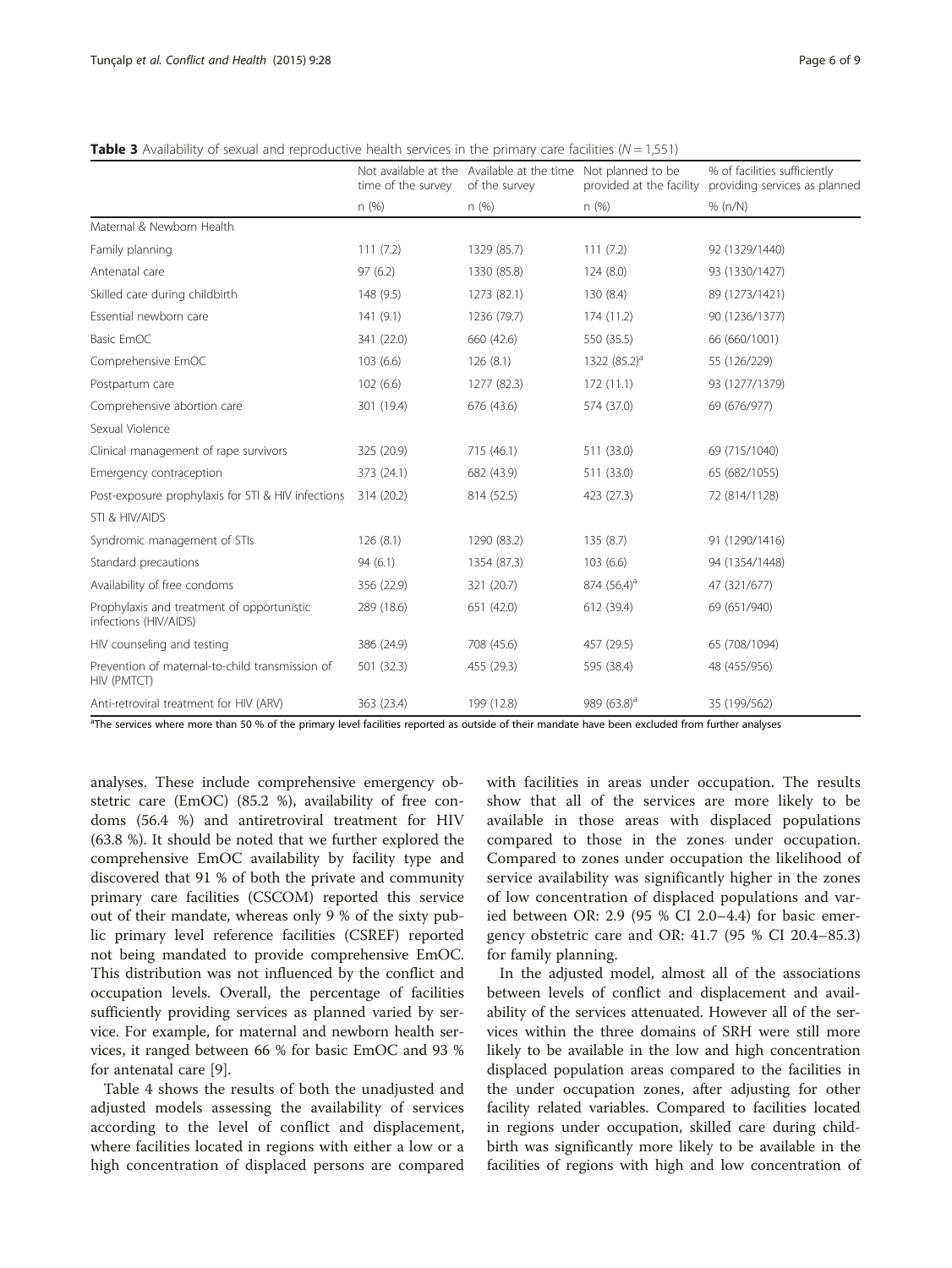|                                                                     | N    | High concentration of displaced population |                                  | Low concentration of displaced population |                                  |
|---------------------------------------------------------------------|------|--------------------------------------------|----------------------------------|-------------------------------------------|----------------------------------|
|                                                                     |      | Crude OR (95 % CI)                         | Adjusted OR (95 % CI)            | Crude OR (95 % CI)                        | Adjusted OR (95 % CI)            |
| Maternal & Newborn Health                                           |      |                                            |                                  |                                           |                                  |
| Family Planning                                                     | 1440 | $11.6$ (7.2–18.9) <sup>***</sup>           | $12.9(5.8-28.9)$ ***             | 41.7 $(20.4 - 85.3)^{***}$                | 30.7 $(13.5 - 69.6)^{***}$       |
| Antenatal care                                                      | 1424 | 14.5 $(8.5 - 24.9)$ ***                    | 22.7 $(8.2 - 62.8)$ ***          | 56.9 (24.2-133.5)***                      | 38.6 (14.9-99.9)***              |
| Skilled care during childbirth                                      | 1418 | 5.1 $(3.4 - 7.7)^{***}$                    | $1.8$ $(1.1 - 3.0)^{*}$          | $10.9$ (6.8-17.5) <sup>***</sup>          | 4.9 $(3.0 - 8.2)^{***}$          |
| Essential newborn care                                              | 1374 | $8.7 (5.7 - 13.3)^{***}$                   | $10.3 (5.6 - 18.9)^{***}$        | 32.4 $(18.1 - 58.2)^{***}$                | 24.7 (13.2-46.4)***              |
| Basic EmOC                                                          | 999  | 5.6 $(3.7 - 8.4)$ ***                      | $2.9(1.8-4.6)$ ***               | $2.9(2.0-4.4)$ ***                        | $2.1 (1.4 - 3.2)^{**}$           |
| Postpartum care                                                     | 1376 | 15.3 $(8.7 - 26.9)$ ***                    | $15.8$ (6.8-36.3) <sup>***</sup> | $16.7 (9.7 - 28.8)$ ***                   | $10.1 (5.5 - 18.6)^{***}$        |
| Comprehensive abortion care                                         | 975  | $12.7 (8.0 - 20.2)$ ***                    | 6.3 $(3.8 - 10.4)$ ***           | 5.1 $(3.3-7.9)$ ***                       | 3.6 $(2.2 - 5.7)$ ***            |
| Sexual Violence                                                     |      |                                            |                                  |                                           |                                  |
| Clinical management of rape survivors                               | 1039 | $6.0$ (3.8–9.6) <sup>***</sup>             | 4.6 $(2.7 - 7.7)^{***}$          | 4.8 $(3.0 - 7.6)$ ***                     | 4.4 $(2.7 - 7.3)$ ***            |
| Emergency contraception                                             | 1053 | 7.0 $(4.5 - 11.1)$ ***                     | $2.9(1.8-4.9)$ ***               | 4.3 $(2.7-6.8)$ ***                       | $2.6$ $(1.6-4.3)$ ***            |
| Post-exposure prophylaxis for STI & HIV<br>infections               | 1125 | 6.5 $(4.3-9.6)$ <sup>***</sup>             | 3.7 $(2.3-5.9)$ ***              | 4.0 $(2.8-5.8)$ ***                       | $2.4$ $(1.6-3.7)$ ***            |
| STI & HIV/AIDS                                                      |      |                                            |                                  |                                           |                                  |
| Syndromic Management of STIs                                        | 1413 | $10.0$ (6.3-15.8) <sup>***</sup>           | $11.3 (5.6 - 22.5)^{***}$        | $16.6$ (9.9-27.8) <sup>***</sup>          | $10.7$ (5.9-19.1) <sup>***</sup> |
| Standard precautions                                                | 1445 | $8.3$ (4.9-14.1) <sup>***</sup>            | 5.1 $(2.5-10.5)$ ***             | $12.8$ (7.3-22.5) <sup>***</sup>          | 7.1 $(3.8-13.0)^{***}$           |
| Prophylaxis and treatment of opportunistic<br>infections (HIV/AIDS) | 937  | 4.3 $(2.8-6.5)$ ***                        | 3.3 $(2.0-5.3)$ ***              | 5.3 $(3.5-7.9)$ ***                       | 3.3 $(2.0-5.3)$ ***              |
| HIV counseling and testing                                          | 1092 | 7.7 $(5.1 - 11.6)^{***}$                   | 3.1 $(1.9-5.0)$ ***              | 7.5 $(5.0 - 11.4)$ ***                    | 4.3 $(2.7-6.7)$ ***              |
| <b>PMTCT</b>                                                        | 954  | 7.0 $(4.5 - 11.1)^{***}$                   | $3.7 (2.2 - 6.1)$ ***            | 4.0 $(2.6-6.3)$ ***                       | $2.5$ $(1.5-4.1)$ ***            |

<span id="page-6-0"></span>Table 4 Unadjusted and adjusted<sup>a</sup> multivariable logistic regression analyses assessing the association between availability of reproductive health services and level of conflict and displacement (Reference group: Under occupation)

 $p < 0.05;$   $\sqrt[3]{p} < 0.01;$   $\sqrt[3]{p} < 0.001$ 

Models were adjusted for sector (public/private), external support to the facility, evaluation of the facility (function/intact) and access to water

displaced populations, AOR: 1.8 (95 % CI: [1.1–3.0]) and AOR: 4.9 (95 % CI: [3.0–8.2]) respectively. Rape survivors were more likely to find available services outside of the occupation regions, AOR: 4.6 (95 % CI: [2.7–7.7]) in regions with high concentration of displaced populations and AOR:  $4.4$  (95 % CI: [2.7–7.3]) in regions with low concentration of displaced population, compared to the areas under occupation. Again, the likelihood of finding a facility with HIV counselling and testing was significantly higher in the rest of the country outside of the occupation zones, AOR: 3.1 (95 % CI: [1.9–5.0]) in regions of high concentration of displaced population and AOR: 4.3 (95 % CI: [2.7–6.7]) in regions with a low level of displaced population.

The associations with other variables regarding the functionality, sector and support to the facility differed for services (results not shown). Of note, a number of services were more likely to be available in the private facilities: Basic EmOC (AOR: 2.2, 95 % CI [1.4–3.5]), comprehensive abortion services (AOR: 2.5, 95 % CI [1.5–4.3]), clinical management of rape survivors (AOR: 3.0, 95 % CI [1.9–4.9]), emergency contraception (AOR: 3.8, 95 % CI [2.3-6.1]), HIV counselling and testing services (AOR: 3.5 (95 % CI [2.2–5.6]) and PMTCT

(AOR: 1.6 (95 % CI  $[1.1–2.4]$ ). Physical and functioning status of the facility was consistently positively associated with the availability of the services across all the domains. Partial or complete external support to the facility was in most cases associated with a greater likelihood of providing services, with the exception of BEmOC and comprehensive abortion care as well as prophylaxis and treatment of opportunistic infections where the associations were non-significant.

# **Discussion**

To the best of our knowledge, this is the first national level analysis that has assessed SRH services in all primary health facilities in a post-conflict setting and analysed service availability based on levels of conflict and displacement. Our analysis suggests that levels of conflict and displacement are associated with availability of critical SRH services. Although almost all these associations attenuated in the multivariable logistic models, they still remained significant. Multivariable analyses showed that, in general, services were most likely to be available in areas with low concentration of displaced population. As can be predicted, areas with high concentration of displaced population had less service availability, and areas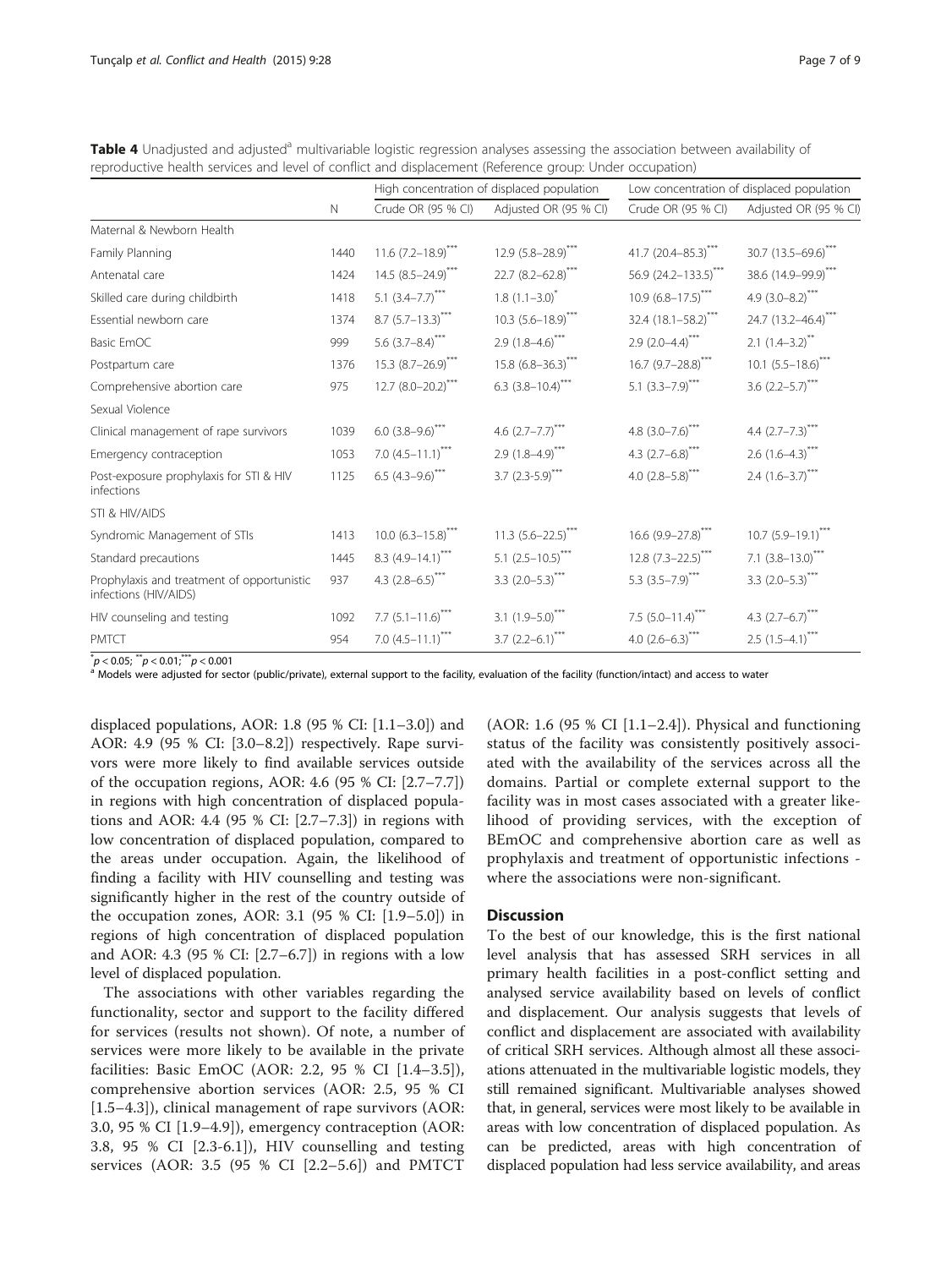under occupation had the least service availability. This suggests that those living in conflict areas, and many of those who are internally displaced, have poor access to essential SRH interventions. Epidemiology-based activities, such as HeRAMS, conducted during and after an emergency event contribute to better understanding of the situation, needs and provide actionable information [5]. Therefore, it will be essential to keep improving the HeRAMS survey by examining and aligning the questions, indicators and their definitions, where possible, with other relevant and/or applicable tools such as Service availability and Readiness Assessment (SARA) and Balance Scorecard to facilitate the continuity and comparability of monitoring outside of emergencies [8, 10, 24].

There are a number of limitations which need to be highlighted. This was a cross-sectional study based on self-report, in the context of ongoing population movement and evolving post-conflict situation and only represents one point in time, therefore our results can only signify an association rather than causality. Furthermore, we do not have data on availability of SRH services before the conflict and the regions under occupation and/or with high concentration of displaced population might have less availability of services to begin with. In our models, residual confounding is a likely problem, as we only included the variables which were readily available in the survey, and there might be other variables influencing the relationship between level of conflict and availability of services which we have not accounted for, such as availability of the commodities, health workforce. Moreover service availability is assessed by self-report, not by direct observation, which may have led to a degree of misclassification. It should be noted that due to the relatively smaller number of facilities in the reference group (facilities in the occupation zones) the confidence intervals are larger around the odds ratios.

SRH is a significant public health need in all communities, including those facing humanitarian emergencies [\[16](#page-8-0)]. Despite multiple international standards defining reproductive health care as a right and essential component of humanitarian response [[3](#page-8-0), [12\]](#page-8-0), and WHO policies [[16](#page-8-0)] - during conflict evidence-based interventions such as basic emergency obstetric care, essential newborn care, and clinical management of rape were not routinely available at the primary health care level in Mali. It was observed that partial or complete external support to the facility was in most cases associated with a greater likelihood of providing SRH services, with the notable exceptions of basic EmOC and comprehensive abortion care. Moreover private facilities were significantly less likely to offer some services such as antenatal care and syndromic management of STIs; this is likely because many private facilities

are specialized centres, rather than more integrated primary care facilities. This underscores the importance of taking a proactive approach in strengthening SRH services in prevention of and preparation for humanitarian emergencies while supporting national and local authorities as well as communities. Moreover, even though we did not have a pre-conflict baseline assessment, our results underline the importance of the humanitarian response and support where we found that partial or complete external support to the facilities by NGOs, UN organizations and others was associated with a greater likelihood of providing SRH services. Though, stand-alone NGO operations providing services in the regions were not captured by this survey.

It should be noted that having the infrastructure is important yet does not equate to availability of services. HeRAMS Mali survey found that nearly one in five health facilities nationally was at least partially damaged. Significant regional disparities were noted, with over 40 % of facilities at least partially damaged in the Northern regions [\[17](#page-8-0)]. In terms of the main reasons for non-coverage of key services such as general clinical services, child health, communicable diseases and SRH, more so than infrastructure, lack of qualified medical staff and commodities including medical devices and medications were reported throughout the country, and was most problematic in the North [[17\]](#page-8-0).

In broader context of health systems, the conflict in Mali has impacted all WHO health system building blocks (service delivery, healthcare workforce, information, medical products/vaccines/technologies, financing and leadership and governance), and depending on the level of conflict and displacement, requiring a tailored approach for response [\[2](#page-8-0), [19\]](#page-8-0). Based on the results of the 2013 HeRAMS, the following priorities relevant to SRH were identified for action: "Strengthening of the health system in the southern regions in order to cope with the influx of internally displaced persons, regular provision of medicines and other medical supplies, resumption of activities in destroyed, looted or vandalized health centres and hospitals which are still affected by staff shortages, the lack of qualified staff and the interruption of health programmes, restoration of referral mechanisms for medical, obstetric-surgical emergencies, especially where there is a lack of qualified staff, medicines and medical supplies, and where water pumps and electrical installations in health centres have been destroyed" [\[19](#page-8-0)]. In response, the Health Cluster -bringing together UN agencies, technical services and NGOs under the leadership of WHO and the National Health Directorate-, coordinated the health interventions and ensured that the humanitarian missions were organized to assure the continuity of health care provision in the districts with the most need and over 450 health workers